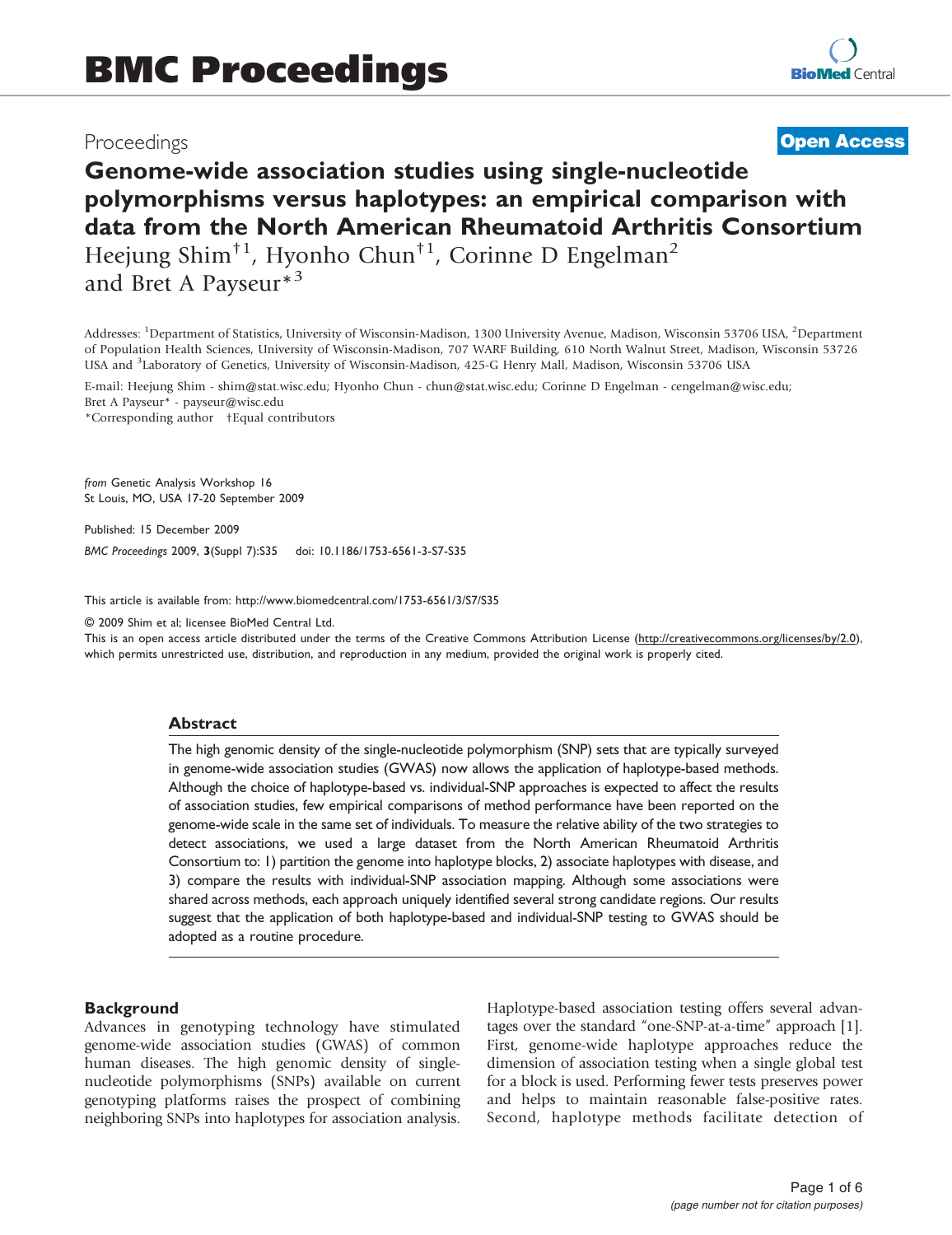associations driven by cis-interactions among nearby SNPs that might be missed by methods that consider SNPs one at a time. Finally, haplotype approaches 1) recognize that variation in populations is inherently structured into genomic blocks and 2) exploit these correlations among SNPs. For all these reasons, using haplotypes in association testing is expected to increase power relative to single-SNP approaches, and studies based on human haplotype structure have provided support for this claim [[2](#page-5-0)].

Nevertheless, haplotype association mapping faces several challenges. Haplotype block structure and phase is rarely observed in human genotyping data, requiring the application of statistical procedures that introduce additional error. Haplotype reconstruction methods that use different criteria produce different results [[3](#page-5-0)], leaving the choice of the best approach for association mapping unclear. Moreover, when a block contains a large number of haplotypes, the increased degrees of freedom within a block can erode power.

The performance of haplotype-based and single-SNP association mapping have been compared, with mixed results. Power calculations using explicit analytical formula [[4](#page-5-0)] and simulations based on the HapMap [\[2\]](#page-5-0) suggested that using haplotypes can significantly improve power. Alternatively, Long and Langley [\[5\]](#page-5-0) argued that single-SNP tests are at least as powerful in their simulation studies. Empirical comparisons have also yielded inconsistent conclusions [\[4\]](#page-5-0).

The observed inconsistencies suggest that the performance of methods may depend on the nature of the data. Some associations might be detected more readily using individual SNPs, while others might only be discovered using haplotypes. Interestingly, most previous studies have restricted their comparisons of method performance to a small subset of the genome. To address these issues, we conducted GWAS with both haplotype-based and individual-SNP methods. By applying both approaches to the same genome-wide dataset (the North American Rheumatoid Arthritis Consortium (NARAC) provided by the Genetic Analysis Workshop 16 (GAW16)) we could directly compare the performance of these methods in an empirical context.

## Methods

## Phenotypes and genotypes

The data set from the NARAC contained 868 case subjects with rheumatoid arthritis (RA) and 1194 matched control subjects. Individuals were genotyped at 545,080 SNPs. Our study focused on the autosomes, where genotypes at 531,689 SNPs were available. After removing 17,754 SNPs that showed 1) a deviation from

Hardy-Weinberg equilibrium in controls or 2) less than 0.001 minor allele frequency in the total sample, 513,935 SNPs were retained for further analysis.

## Haplotype block partitioning algorithms

Two methods were used to define haplotype blocks. The first method [\[6](#page-5-0)] was focused on D', a normalized measure of linkage disequilibrium (LD). This method identified informative pairs of SNPs as Category (1): those for which the upper 95% confidence bound on D' was between 0.7 and 0.98 and Category (2): those for which the upper confidence bound on D' was less than 0.9. We defined a haplotype block as a region where at least 95% of pairs among informative SNPs belonged to Category (1). The second method [[7](#page-5-0)] used the four-gamete rule. For each pair of SNPs, the population frequencies of the four possible haplotypes were calculated, and the number of haplotypes with observed frequencies of at least 0.01 were counted. Blocks were constructed by combining consecutive pairs of SNPs for which only three haplotypes were observed. All methods were implemented in the computer program Haploview [\[8](#page-5-0)].

To examine the effects of changes in parameters on block definition, we varied the proportion of informative SNP pairs in Category (1) needed to combine blocks (in Gabriel's method) and the minimum frequency needed to call a haplotype "observed" (in the four-gamete rule algorithm). We compared the block sizes that resulted from applying these algorithms to the 8,051 SNPs on chromosome 21 and assuming a range of values for these two parameters. Although variation in block size was observed, block sizes for parameter values near the defaults were fairly stable; consequently, default values (0.95 in Gabriel's method, 0.01 in the four-gamete rule algorithm) were used in all subsequent analyses.

## Testing for associations between disease status and genotype

A high variance inflation factor (1.45) [\[9\]](#page-5-0) suggested that association analyses of these data might be affected by population stratification. To account for these effects, we calculated top eigenvectors of the covariance matrix across the samples [\[10\]](#page-5-0) using SNPs sampled every fifth position after excluding SNPs on the short arms of chromosomes 6 and 8, as Plenge et al. suggested [[11](#page-5-0)]. Ten outliers, detected from ten eigenvectors, were excluded in all subsequent analyses. Both individual SNP associations and haplotype associations were measured by likelihood ratio tests via logistic regression where three eigenvectors were included as covariates to correct population stratification. These tests for individual SNP associations were implemented in the computer program PLINK [\[12,13\]](#page-5-0). For haplotype association tests, we estimated haplotypes in each block by the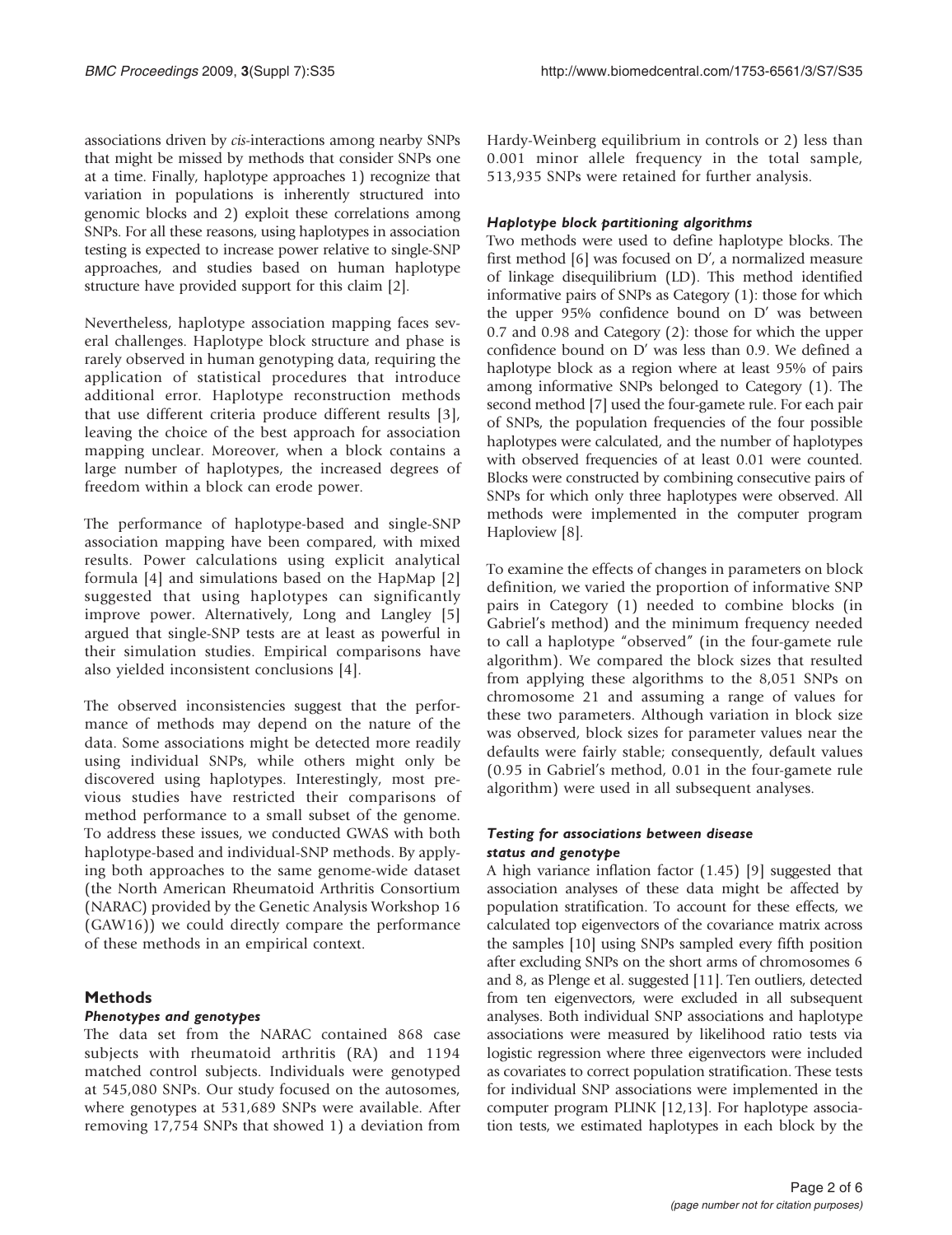standard expectation maximization algorithm, implemented in PLINK, and conducted likelihood ratio tests via logistic regression with haplotypes by using the statistical package R [[14](#page-5-0)]. Because we aimed to detect collective associations between groups of haplotypes and arthritis, we used a single global test of association for haplotypes. p-Values were compared to the Bonferroni threshold (alpha =  $0.05/\text{\#}$  tests) to identify statistically significant loci (SNPs not belonging to haplotypes were counted in both sets of analyses).

## **Results**

In what follows, we refer to a haplotype block as a partition containing at least two SNPs and a singleton as a partition containing only one SNP. GAB blocks and GAM blocks represent blocks constructed by the algorithm of Gabriel et al. [[6](#page-5-0)] and the four gamete rule, respectively.

## Haplotype block partitioning

GAM partitioned the genome into more blocks (100,121) than GAB (97,881). On average, GAM blocks included more SNPs and were larger in size than GAB blocks (median number of SNPs: 3 in GAB; 4 in GAM), suggesting greater genomic coverage by GAM blocks. We note that a block is defined when a partition consists of at least two SNPs. Because the GAB method produces more singletons, the GAM method has both more blocks and a higher average block size. Block sizes estimated by both methods (GAM median size = 8,639 bp; GAB median size = 7,335 bp) were similar to those observed for other populations of European descent [[15](#page-5-0)]. We also uncovered considerable variation in haplotype block structure across the genome, with block size ranging from 2 bp to 3,547,000 bp for both methods. Similar numbers of SNPs were assigned to haplotype blocks on the different chromosomes (median = 3 for most chromosomes). Because chromosomes vary in physical size, this suggests that variation in block size among chromosomes primarily reflected differences in the density of genotyped SNPs. Most (92%) SNPs were localized to GAB or GAM blocks, indicating that the density of genotyped SNPs was sufficient to conduct haplotype-based association analysis.

We ran Haploview on Intel Xeon 3 GHz dual Quad core system with 32 Gb of RAM. GAB block partitioning and GAM block partitioning on chromosome 22 including 8,205 SNPs required 19 and 14 minutes, respectively.

## Haplotype association test vs. individual SNP association test

A large number of tests on chromosome 6 showed strong associations (data not shown). The significance level,

0.05 becomes  $9.73 \times 10^{-8}$  for single SNP,  $2.71 \times 10^{-7}$  for GAB,  $3.11 \times 10^{-7}$  for GAM after Bonferroni correction with total numbers of tests of 513,935 for single-SNP, 184,504 (97,881 GAB blocks plus 86,623 singletons) for GAB, 160,737 (100,121 GAM blocks plus 60,616 singletons) for GAM, respectively. Several associations survived the stringent Bonferroni correction for multiple testing (51 GAB blocks, 50 GAM blocks, and 21 individual SNPs) and some associations were shared among methods. A total of 8 out of 51 significant GAB blocks [\(Table 1\)](#page-3-0) and 6 out of 50 significant GAM blocks included SNPs that were also significant in individual SNP association tests. Four SNPs showed significant associations using all three methods [\(Table 1\)](#page-3-0). However, many associations were only detected when certain methods were applied. 43 GAB blocks and 44 GAM blocks that showed significant associations were not detected by individual SNP association tests and 11 of 21 SNPs that showed significant associations in individual tests were not significant in haplotype association tests.

We asked whether reducing the significance threshold (9.73  $\times$  10<sup>-8</sup>  $\times$  2000) in individual SNP association tests and testing associations involving haplotypes within  $\pm$ 100 kb of the resulting significant SNPs improved the consistency between individual SNP association tests and haplotype association tests. However, even using these extreme criteria, only 25 GAB blocks and 29 GAM blocks overlapped with the regions containing SNP association tests that were significant.

Most of the SNPs and haplotypes that showed significant associations on chromosome 6 were located near the HLA region. Similar to the pattern for significant associations in other genomic regions, p-values from haplotype association tests were smaller than p-values from individual SNP association tests [\(Figure 1\)](#page-4-0).

Haplotype-based association tests of 1,578 blocks on chromosome 22 using R required 4 minutes on Intel Xeon 3 GHz dual Quad core system with 32 Gb of RAM.

## Haplotype association test: GAB vs. GAM

Twenty-five significant GAB blocks and 25 significant GAM blocks overlapped with each other. Interestingly, 18 GAB and GAM blocks out of 25 are identical, which is why these 18 haplotype-based associations using GAM and GAB blocks showed consistent results. For the remaining seven overlapped blocks, we hypothesize that signals of association with disease were strong, so that their detection was not sensitive to block partitioning. The fact that three of these blocks included SNPs that were significant in individual SNP association tests supports this hypothesis. In the regions where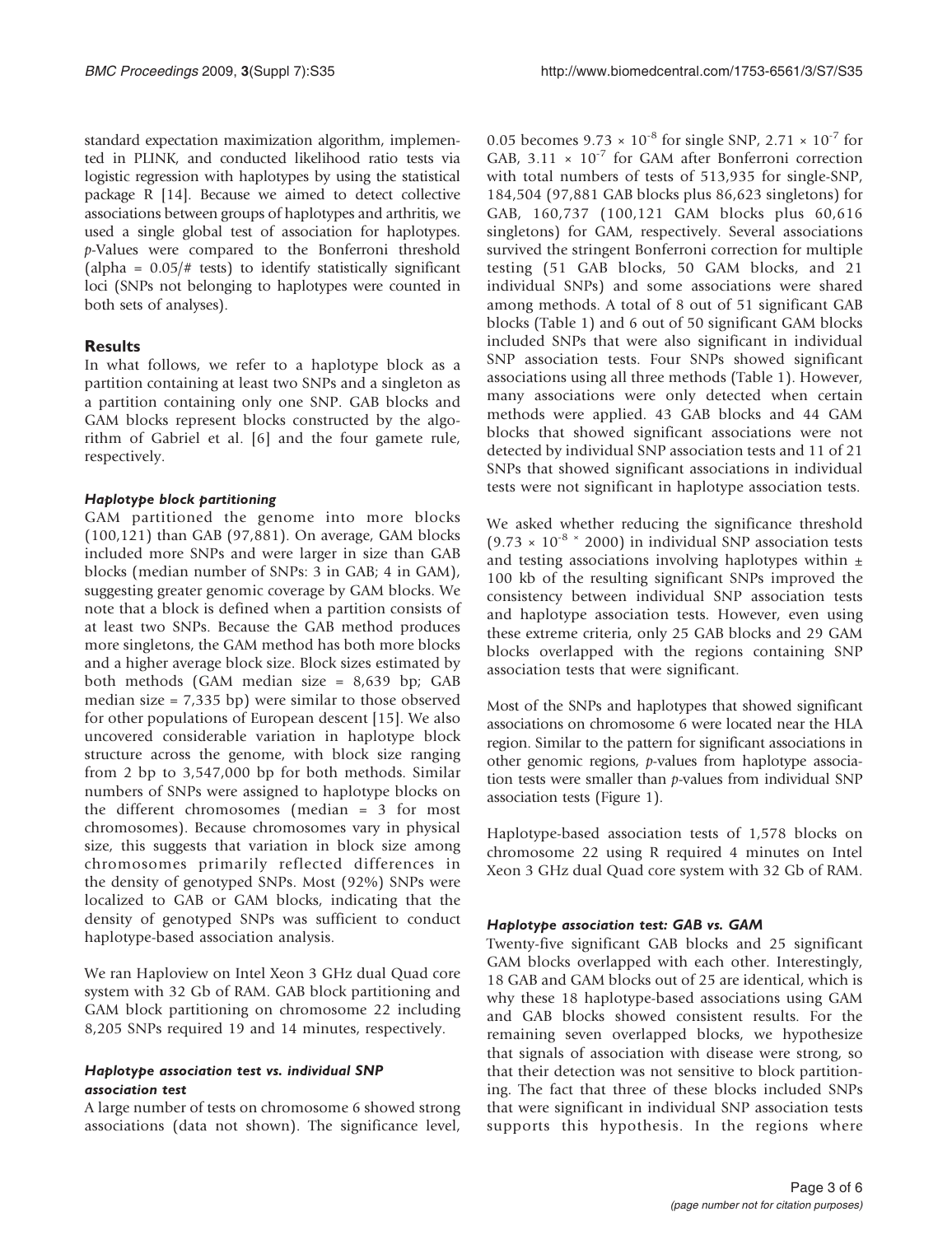| Chr             | <b>Start position</b> | <b>End position</b> | p-value                         | Include significant SNPs <sup>a</sup> | Overlap with significant GAM blocks <sup>b</sup> |
|-----------------|-----------------------|---------------------|---------------------------------|---------------------------------------|--------------------------------------------------|
| I               | 1,045,729             | 1,058,627           | $1.67 \times 10^{-14}$          | Yes                                   | Yes                                              |
| $\mathbf{I}$    | 55,680,975            | 55,682,288          | $2.42 \times 10^{-8}$           | Yes                                   | No                                               |
| T               | 150,433,159           | 150,471,553         | $1.26 \times 10^{-8}$           | No                                    | Yes                                              |
| T               | 22,244,528            | 22,251,559          | $4.01 \times 10^{-10}$          | No                                    | No                                               |
| 3               | 58,921,915            | 59,057,595          | $6.27 \times 10^{-11}$          | Yes                                   | Yes                                              |
| 3               | 108,502,403           | 108,548,227         | $2.28 \times 10^{-11}$          | No                                    | Yes                                              |
| 3               | 156,354,381           | 156,381,109         | $1.26 \times 10^{-7}$           | No                                    | Yes                                              |
| 4               | 36,082,845            | 36,105,879          | $5.76 \times 10^{-8}$           | No                                    | No                                               |
| 5               | 38,767,613            | 38,785,799          | $6.62 \times 10^{-8}$           | No                                    | No                                               |
| 5               | 127,305,116           | 127,355,548         | $2.69 \times 10^{-7}$           | No                                    | No                                               |
| 5               | 137,669,365           | 137,669,929         | $2.67 \times 10^{-8}$           | Yes                                   | No                                               |
| 5               | 168, 125, 453         | 168, 128, 612       | $1.54 \times 10^{-7}$           | No                                    | Yes                                              |
| 7               | 26, 122, 453          | 26, 143, 430        | $6.70 \times 10^{-9}$           | No                                    | No                                               |
| 7               | 129,556,365           | 129,578,739         | $4.97 \times 10^{-12}$          | Yes                                   | No                                               |
| 7               | 137,469,416           | 137,478,601         | $4.64 \times 10^{-8}$           | No                                    | No                                               |
| 8               | 20,619,747            | 20,619,773          | $4.41 \times 10^{-8}$           | No                                    | Yes                                              |
| 8               | 22,942,075            | 22,948,219          | $7.39 \times 10^{-10}$          | No                                    | No                                               |
| 8               |                       |                     | $1.31 \times 10^{-8}$           |                                       | Yes                                              |
| 9               | 144,734,804           | 144,746,191         | $4.29 \times 10^{-8}$           | No                                    |                                                  |
|                 | 81,662,684            | 81,666,969          | $2.60 \times 10^{-11}$          | Yes                                   | Yes                                              |
| $ 0\rangle$     | 48,046,897            | 48,050,873          |                                 | No                                    | No                                               |
| $\overline{10}$ | 71,263,263            | 71,264,307          | $9.28 \times 10^{-11}$          | No                                    | Yes                                              |
| 0               | 92,582,936            | 92,663,587          | $1.05 \times 10^{-37}$          | No                                    | Yes                                              |
| $ 0\rangle$     | 96,750,802            | 96,788,739          | $2.66 \times 10^{-11}$          | No                                    | No                                               |
| $\overline{10}$ | 99,590,357            | 99,601,703          | $2.41 \times 10^{-7}$           | No                                    | No                                               |
| $\vert \vert$   | 44,243,624            | 44,243,868          | $2.12 \times 10^{-10}$          | No                                    | No                                               |
| $\mathbf{H}$    | 1,274,888             | 1,313,639           | $2.20 \times 10^{-9}$           | No                                    | No                                               |
| 12              | 11,438,799            | 11,477,909          | $2.44 \times 10^{-7}$           | No                                    | Yes                                              |
| 13              | 113,781,019           | 113,839,177         | $3.73 \times 10^{-12}$          | Yes                                   | No                                               |
| 4               | 80,904,425            | 80,935,179          | $4.93 \times 10^{-9}$           | No                                    | Yes                                              |
| 4               | 104,491,260           | 104,507,267         | $1.15 \times 10^{-9}$           | No                                    | No                                               |
| 4               | 29,207,158            | 29,246,917          | $2.97 \times 10^{-10}$          | No                                    | No                                               |
| 15              | 65,048,226            | 65,074,484          | $1.42 \times 10^{-12}$          | No                                    | Yes                                              |
| 15              | 87,225,585            | 87,243,610          | $1.71 \times 10^{-12}$          | No                                    | Yes                                              |
| 16              | 1,478,364             | 1,484,303           | $2.01 \times 10^{-8}$           | No                                    | Yes                                              |
| 16              | 11,827,538            | 11,924,420          | $4.24 \times 10^{-10}$          | No                                    | No                                               |
| 16              | 12,089,203            | 12,101,855          | 6.25 $\times$ 10 <sup>-10</sup> | No                                    | No                                               |
| 17              | 67,936,240            | 67,937,413          | $6.62 \times 10^{-9}$           | No                                    | Yes                                              |
| 17              | 17,997,997            | 18,077,866          | $2.87 \times 10^{-9}$           | No                                    | No                                               |
| 19              | 39,820,387            | 39,827,349          | $2.35 \times 10^{-8}$           | No                                    | No                                               |
| 9               | 46,151,081            | 46,152,461          | $3.26 \times 10^{-8}$           | No                                    | No                                               |
| 19              | 51,106,074            | 51,111,613          | $8.85 \times 10^{-8}$           | No                                    | No                                               |
| 19              | 61,351,554            | 61,371,582          | $5.88 \times 10^{-11}$          | No                                    | Yes                                              |
| 9               | 13,193,010            | 13,196,432          | $9.92 \times 10^{-11}$          | No                                    | Yes                                              |
| 19              | 18,085,729            | 18,093,754          | $1.928 \times 10^{-7}$          | No                                    | Yes                                              |
| 19              | 2,051,346             | 2,074,516           | $2.47 \times 10^{-7}$           | No                                    | Yes                                              |
| 19              | 2,957,274             | 2,966,481           | $1.90 \times 10^{-11}$          | No                                    | Yes                                              |
| 22              | 38,301,711            | 38,309,783          | $2.62 \times 10^{-7}$           | No                                    | Yes                                              |
| 22              | 42,547,708            | 42,605,295          | $1.11 \times 10^{-13}$          | No                                    | Yes                                              |
| 22              | 49,370,904            | 49,400,136          | $2.93 \times 10^{-8}$           | Yes                                   | Yes                                              |
| 22              | 28,201,971            | 28,202,179          | $8.14 \times 10^{-12}$          | No                                    | No                                               |
| 22              | 35,868,745            | 35,875,810          | $5.28 \times 10^{-8}$           | No                                    | No                                               |

<span id="page-3-0"></span>Table 1: Significant associations detected by GAB algorithm

<sup>a</sup>Include SNPs which are significant in individual SNP association test.

 $^{\rm b}$ Overlap with blocks which are constructed by four gamete rule and significant in a haplotype association test.

association tests in GAB and GAM blocks showed inconsistent results, we observed that differences between GAB block partitions and GAM block partitions were not unusual. In many cases, one block contained the other block with an additional one or two SNPs, but results from haplotype-based association tests in the two blocks were still substantially different.

## Conclusion

GWAS now commonly survey SNPs at a genomic density similar to this study. Consequently, our observation that most of the genome could be organized into multi-SNP haplotypes indicates that available resources are sufficient to conduct haplotype-based mapping on the genomic scale.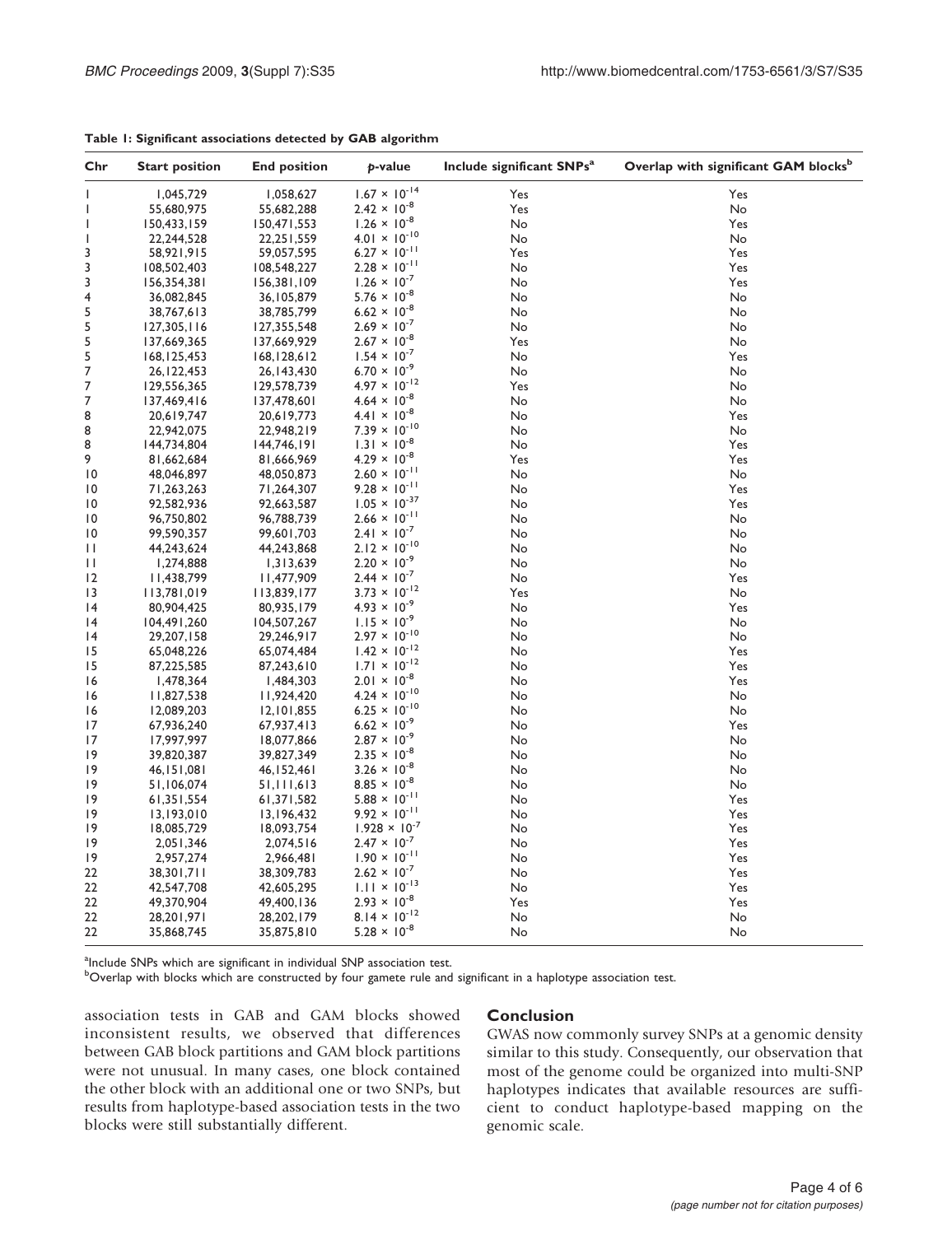<span id="page-4-0"></span>

## Figure 1

A comparison of haplotype and individual association tests on HLA region. - Log<sub>10</sub> transformed p-values are plotted across chromosomal location 32 Mbp to 33 Mbp. The results from individual association tests are represented by solid blue sticks; the results from haplotype association tests with GAB blocks are represented by dotted black lines.

Those regions that were significantly associated with RA in both individual-SNP tests and haplotype-based tests represent promising candidates for further study. For example, the HLA region on chromosome 6 remained significant for all three genome-wide association tests, strongly suggesting that genes in this region contribute to disease risk.

Although some associations were observed consistently across methods, some associations were only detected using haplotype-based tests. Several factors might explain these differences. Haplotype-based methods required approximately 65% fewer tests than the individual-SNP approach. As a result, the multiple testing correction was less severe for haplotype-based methods. Haplotype-based methods can also detect cisinteractions among several causal variants [\[16](#page-5-0)]. Furthermore, because the power to detect associations is maximized when marker and causal variant frequencies are similar, analyses using haplotypes could find associations with rare alleles that analyses using individual SNPs may miss. We also discovered associations using individual SNPs that were not seen in haplotype tests. Perhaps these represented cases in which only a single SNP exhibited strong LD with a causal variant, so that forming haplotypes with several adjacent SNPs diluted the strength of association. Regardless of the explanation for observed differences among methods, our results indicate that the application of both individual-SNP and haplotype-based approaches to GWAS will maximize the potential for finding biologically important associations.

Although some regions show consistent significant associations in different block partitions (GAB and GAM), in most regions, haplotype-based association tests are really sensitive to changes in block partitions. This result suggests that the effects of other block partitioning algorithms on GWAS should be compared. For example, haplotype-based association testing using a sliding window of fixed physical or genetic size would be an alternative approach. Although this strategy is easily implemented, it ignores information about haplotype block structure. The variation in block structure across the genome suggests that methods that use this structure (such as those applied in this paper) should be more powerful for GWAS, but this issue needs to be examined.

Our study also suggests several avenues for future research. Additional measurements of the effects of different haplotype partitioning algorithms on the power of downstream association tests - in both simulations and empirical data - would be useful. For example, the error inherent in haplotype block estimation needs to be incorporated in association analysis. Furthermore, the likelihood ratio tests used here ignored the evolutionary relationships among haplotypes. An improved analysis that uses this information (e.g., a cladistic analysis [[17\]](#page-5-0)) would be worthwhile.

## List of abbreviations used

GAB: Blocks constructed by the algorithm of Gabriel et al. [\[6\]](#page-5-0); GAM: Blocks constructed by the four-gamete rule; GAW: Genetic Analysis Workshop; GWAS: Genome-wide association studies; LD: Linkage disequilibrium; NARAC: North American Rheumatoid Arthritis Consortium; RA: Rheumatoid arthritis; SNP: Single-nucleotide polymorphism.

## Competing interests

The authors declare that they have no competing interests.

## Authors' contributions

HS and HC participated in the design of the study, performed the statistical analyses, and drafted the manuscript. CDE obtained IRB approval for the study, gained access to the dataset, participated in the design of the study, and helped revise the manuscript. BAP conceived of the study, participated in the design of the study, and helped draft and revise the manuscript. All authors read and approved the final manuscript.

#### Acknowledgements

The Genetic Analysis Workshops are supported by NIH grant R01 GM031575 from the National Institute of General Medical Sciences.

This article has been published as part of BMC Proceedings Volume 3 Supplement 7, 2009: Genetic Analysis Workshop 16. The full contents of the supplement are available online at [http://www.biomedcentral.com/](http://www.biomedcentral.com/1753-6561/3?issue=S7) [1753-6561/3?issue=S7](http://www.biomedcentral.com/1753-6561/3?issue=S7).